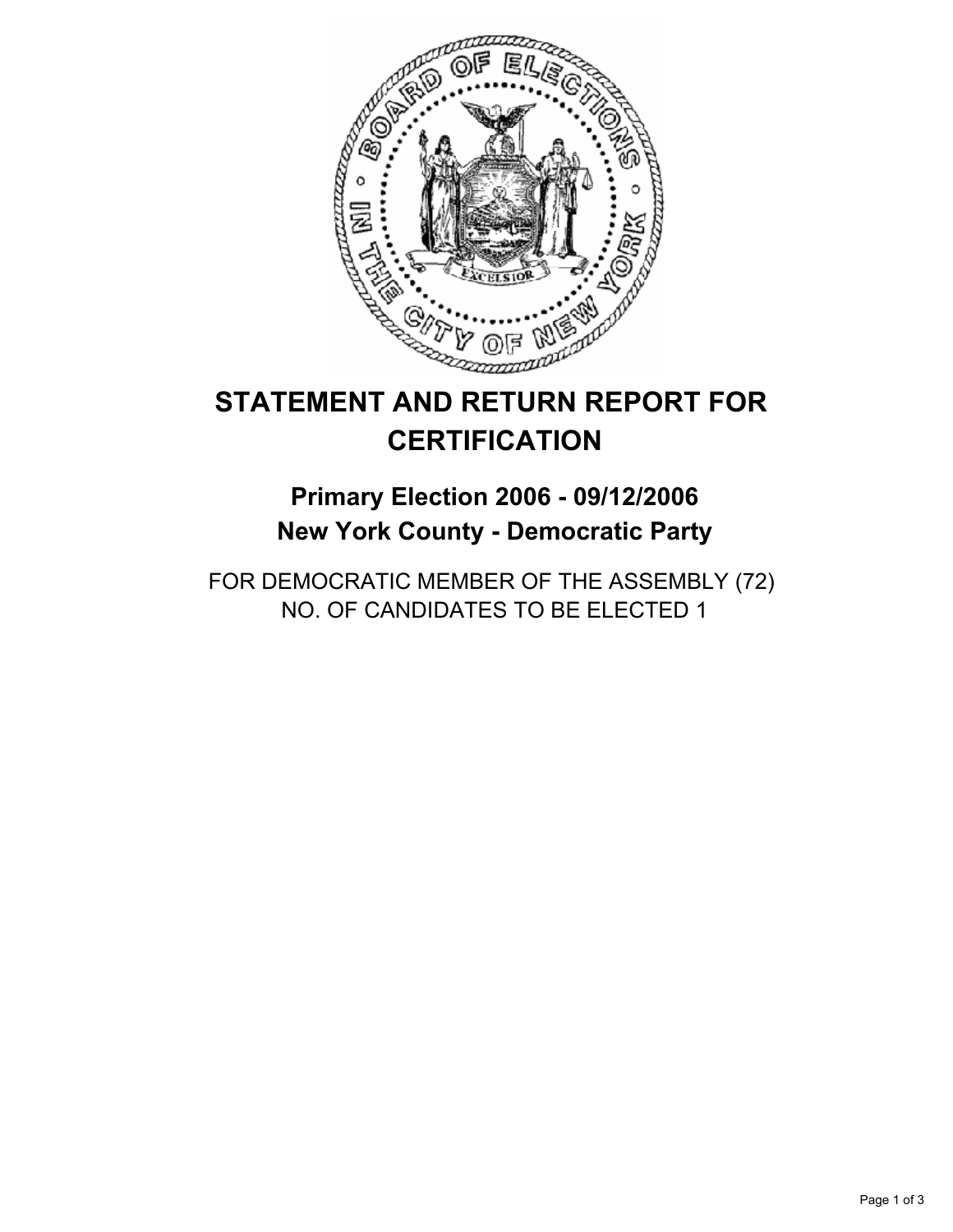

#### **ASSEMBLY DISTRICT 72**

| <b>EMERGENCY</b>      | 0     |
|-----------------------|-------|
| ABSENTEE/MILITARY     | 62    |
| <b>AFFIDAVIT</b>      | 81    |
| FRANCESCA CASTELLANOS | 1,156 |
| ADRIANO ESPAILLAT     | 3,975 |
| MIGUEL ESTRELLA       | 702   |
| <b>TOTAL VOTES</b>    | 5,833 |